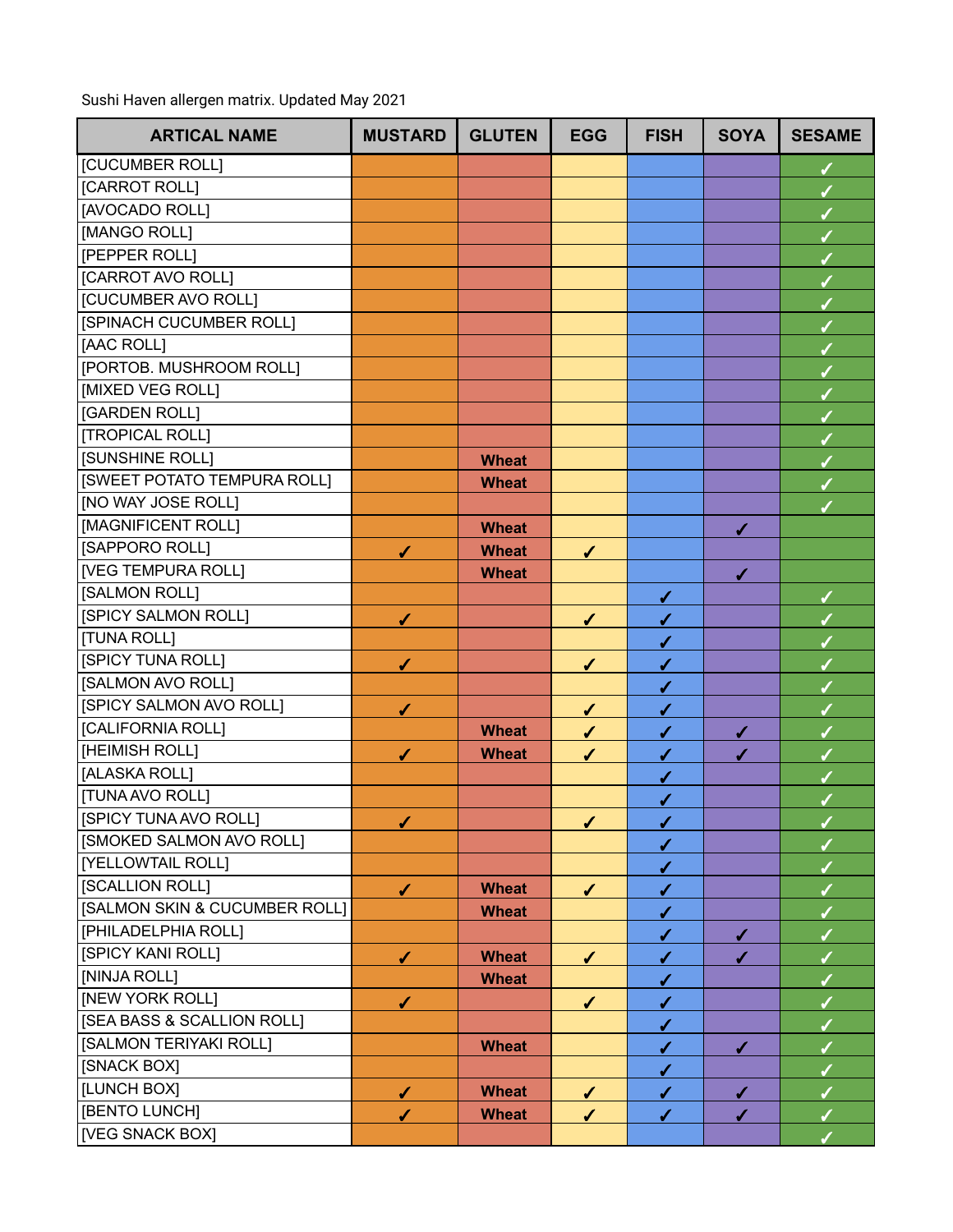| [VEGAN LUNCH BOX]                |              |              |              |              | $\checkmark$ | $\checkmark$ |
|----------------------------------|--------------|--------------|--------------|--------------|--------------|--------------|
| <b>[SWEET HEART ROLL]</b>        | $\checkmark$ | <b>Wheat</b> | $\sqrt{2}$   | $\sqrt{2}$   |              |              |
| [SMART ROLL]                     |              |              |              | $\checkmark$ |              |              |
| [GREEN DRAGON]                   |              | <b>Wheat</b> | $\checkmark$ | $\checkmark$ | $\checkmark$ |              |
| [CALIFORNIA DREAM]               |              | <b>Wheat</b> | $\checkmark$ | $\checkmark$ | $\checkmark$ |              |
| [KAWASAKI ROLL]                  |              | <b>Wheat</b> | $\checkmark$ | $\checkmark$ | $\checkmark$ |              |
| [RAINBOW ROLL]                   |              | <b>Wheat</b> | $\checkmark$ | $\checkmark$ | $\checkmark$ |              |
| [RED DRAGON]                     |              | <b>Wheat</b> | $\checkmark$ | $\checkmark$ | ✔            |              |
| <b>IBLACK PEPPER TUNA ROLL1</b>  | $\checkmark$ | <b>Wheat</b> | $\sqrt{ }$   | $\checkmark$ |              |              |
| <b>[ROCK &amp; ROLL]</b>         | $\checkmark$ |              | $\checkmark$ | $\checkmark$ |              |              |
| [KINGDOM ROLL]                   | $\checkmark$ |              | $\checkmark$ | $\checkmark$ |              | $\sqrt{2}$   |
| [FIREMAN ROLL]                   | $\checkmark$ | <b>Wheat</b> | $\checkmark$ | $\checkmark$ |              |              |
| [KAMIKAZE ROLL]                  | $\checkmark$ | <b>Wheat</b> | $\checkmark$ | $\checkmark$ |              | $\checkmark$ |
| [SPLENDID ROLL]                  | ✔            | <b>Wheat</b> | $\checkmark$ | $\checkmark$ |              |              |
| [TIGER ROLL]                     |              | <b>Wheat</b> |              | $\checkmark$ |              |              |
| [HEALTHY ROLL]                   |              |              | $\checkmark$ | $\checkmark$ | ✔            | $\checkmark$ |
| [GODZILLA ROLL]                  | $\checkmark$ | <b>Wheat</b> | $\checkmark$ | $\checkmark$ | ✔            |              |
| [ORANGE DRAGON]                  |              |              |              | $\checkmark$ |              |              |
| [VOLCANO ROLL]                   | $\checkmark$ | <b>Wheat</b> | $\checkmark$ | $\checkmark$ | $\checkmark$ | $\checkmark$ |
| [OTT ROLL]                       | $\checkmark$ | <b>Wheat</b> | $\checkmark$ | $\checkmark$ | ✓            |              |
| [SAKURA ROLL]                    |              |              |              | ✔            |              |              |
| [CUCUMBER SKIN ROLL]             |              |              |              | $\checkmark$ |              |              |
| [SAMURAI ROLL]                   | $\checkmark$ | <b>Wheat</b> | $\checkmark$ | $\checkmark$ | $\checkmark$ | $\checkmark$ |
| [CENTRAL LONDON ROLL]            | $\checkmark$ | <b>Wheat</b> | $\checkmark$ | $\checkmark$ |              |              |
| <b>[TSUNAMI ROLL]</b>            | $\checkmark$ | <b>Wheat</b> | $\checkmark$ | $\checkmark$ | ✔            | $\checkmark$ |
| [CATERPILLAR ROLL]               | ✔            | <b>Wheat</b> | $\checkmark$ | $\checkmark$ | ✔            |              |
| [SUNNY ROLL]                     |              |              |              | $\checkmark$ |              |              |
| [GALAXY ROLL]                    | $\checkmark$ | <b>Wheat</b> | $\checkmark$ | $\checkmark$ | ✔            | ✓            |
| [TOKYO ROLL]                     | $\checkmark$ | <b>Wheat</b> | $\checkmark$ | $\checkmark$ |              |              |
| <b>[GRILLED SALMON AVO ROLL]</b> | $\checkmark$ |              | $\checkmark$ | $\checkmark$ |              | Í            |
| [GRILLED CRUNCHY SALMON AVO]     |              | <b>Wheat</b> |              | $\checkmark$ | $\checkmark$ |              |
| [SUSHI SANDWICH]                 | $\checkmark$ |              | $\checkmark$ | $\checkmark$ |              | $\checkmark$ |
| [SALMON & AVOCADO TEMPURA]       | ✔            | <b>Wheat</b> | ✔            | $\checkmark$ |              |              |
| [KANI TEMPURA ROLL]              |              | <b>Wheat</b> | $\checkmark$ | $\checkmark$ | ✔            |              |
| [CRUNCHY TEMPURA]                |              | <b>Wheat</b> |              | $\checkmark$ | $\checkmark$ |              |
| [SPIDER ROLL]                    |              | <b>Wheat</b> | $\checkmark$ | $\checkmark$ | ✔            |              |
| [TOASTED BAGEL ROLL]             | $\checkmark$ | <b>Wheat</b> | $\checkmark$ | $\checkmark$ | ✔            | ✓            |
| [SMOKED SALMON TEMPURA]          | ✓            | <b>Wheat</b> | ✔            | ✔            |              |              |
| [SUPER ROLL]                     |              | <b>Wheat</b> |              | $\checkmark$ | ✓            |              |
| <b>[DYNAMITE ROLL]</b>           |              | <b>Wheat</b> |              | ✔            | ✔            |              |
| [OMG! ROLL]                      |              | <b>Wheat</b> |              | $\checkmark$ | ✔            |              |
| [HAVEN ROLL]                     | $\checkmark$ | <b>Wheat</b> |              | $\checkmark$ | ✔            |              |
| [SUPER SPICY TEMPURA]            |              | <b>Wheat</b> |              | $\checkmark$ |              |              |
| [HECTIC ROLL]                    |              | <b>Wheat</b> |              | $\checkmark$ | ✔            |              |
| [CRISPY SALMON ROLL]             | $\checkmark$ | <b>Wheat</b> | $\checkmark$ | $\checkmark$ | ✔            | $\checkmark$ |
| [NIGIRI BOX]                     |              |              |              | $\checkmark$ |              |              |
| [SASHIMI 6 PIECES]               |              |              |              | $\checkmark$ |              |              |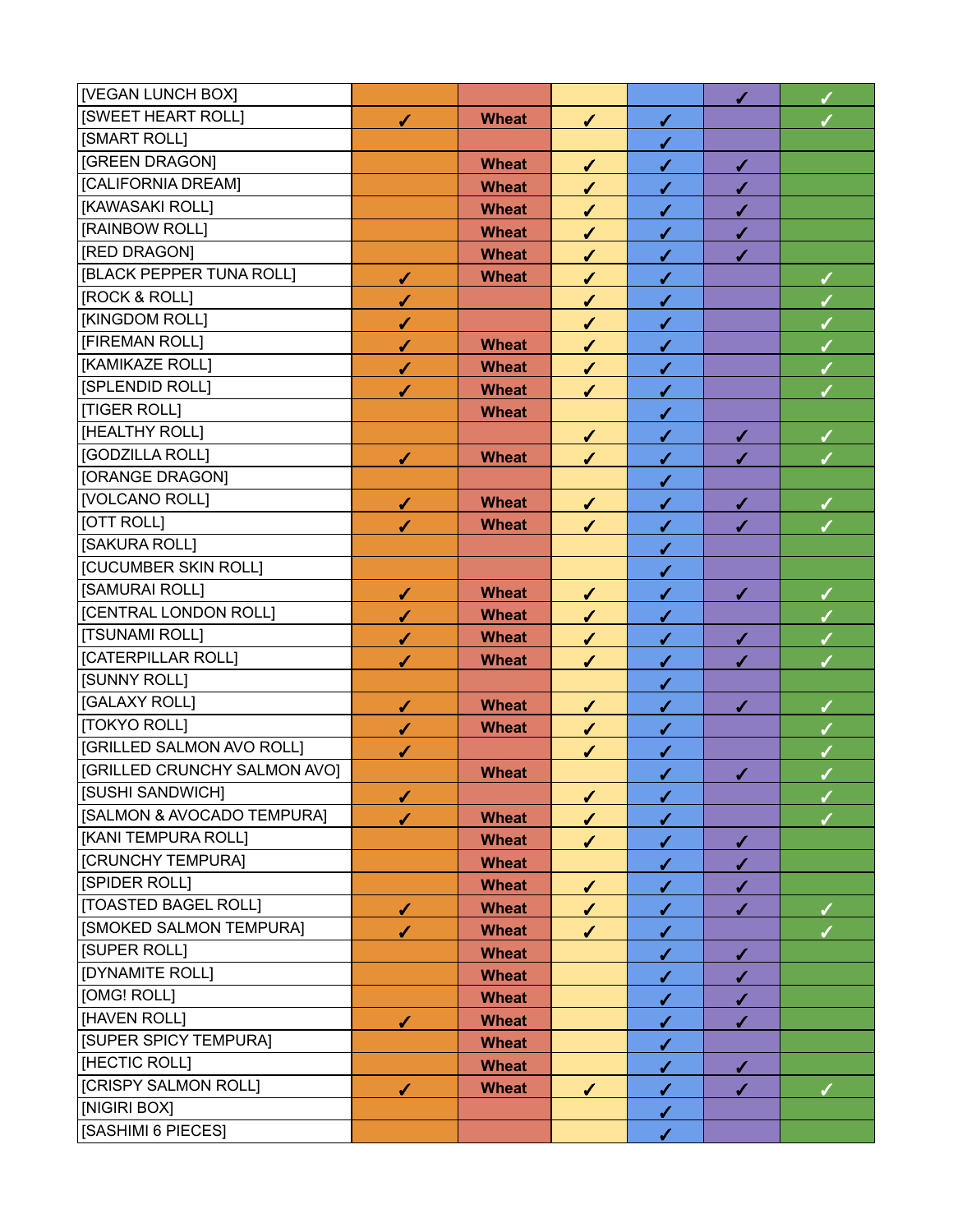| [LARGE SUSHI PLATTER]         | $\checkmark$ | <b>Wheat</b> | $\checkmark$ | $\checkmark$ | ✔            | $\checkmark$ |
|-------------------------------|--------------|--------------|--------------|--------------|--------------|--------------|
| [MEDIUM SUSHI PLATTER]        | $\checkmark$ | <b>Wheat</b> | ✔            | $\checkmark$ | ✔            |              |
| [SMALL SUSHI PLATTER]         | $\checkmark$ | <b>Wheat</b> | ✔            | $\checkmark$ | ✔            | $\checkmark$ |
| [MINI SUSHI PLATTER]          | ✔            | <b>Wheat</b> | $\checkmark$ | $\checkmark$ | ✔            | $\sqrt{2}$   |
| [LARGE VEG PLATTER]           | ✔            | <b>Wheat</b> | ✔            |              | ✔            | ✓            |
| [MEDIUM VEG PLATTER]          | $\checkmark$ | <b>Wheat</b> | $\checkmark$ |              | $\checkmark$ | $\checkmark$ |
| [SMALL VEG PLATTER]           | ✔            | <b>Wheat</b> | $\checkmark$ |              | ✓            |              |
| [EDAMAME BEANS]               |              |              |              |              | ✔            |              |
| [KANI SALAD]                  | $\checkmark$ | <b>Wheat</b> | $\checkmark$ | $\checkmark$ | ✔            | ✓            |
| [SWEET POTATO TEMPURA FRIES]  |              | <b>Wheat</b> |              |              |              |              |
| [SEAWEED SALAD]               |              |              |              |              |              | ✓            |
| [KANI POPPERS]                |              | <b>Wheat</b> | $\checkmark$ | $\checkmark$ | ✔            |              |
| [SUSHI PIZZA]                 | $\checkmark$ | <b>Wheat</b> | ✔            | $\checkmark$ |              | ✓            |
| [CRISPY AVOCADO FRIES]        |              | <b>Wheat</b> |              |              |              |              |
| [HEALTHY SALAD]               |              |              |              | $\checkmark$ |              | ✓            |
| [CHIRASHI]                    |              |              |              | $\checkmark$ |              | $\checkmark$ |
| [SUSHI POPPERS]               | $\checkmark$ | <b>Wheat</b> | $\checkmark$ | $\checkmark$ | ✓            |              |
| [SUSHI SALAD]                 |              |              |              | $\checkmark$ |              |              |
| [SUSHI FLOWER]                |              |              |              | $\checkmark$ |              |              |
| [SESAME NOODLE SALAD]         |              | <b>Wheat</b> | $\checkmark$ |              | ✔            | $\checkmark$ |
| [TORPEDOES!]                  | $\checkmark$ |              | ✔            | $\checkmark$ | $\checkmark$ |              |
| [POKE` BOWL]                  | ✔            | <b>Wheat</b> | $\checkmark$ | $\checkmark$ | ✔            |              |
| [AVOCADO SALAD]               |              |              |              |              |              |              |
| [SASHIMI PLATE]               |              |              |              | $\checkmark$ |              |              |
| [BLACK PEPPER TUNA GUACAMOLE] |              |              |              | ✔            |              |              |
| [BOWL OF RICE]                |              |              |              |              |              |              |
| [NOODLES & SALMON]            |              | <b>Wheat</b> | $\checkmark$ | $\checkmark$ | ✓            |              |
| [SALMON TARTAR]               |              | <b>Wheat</b> |              | $\checkmark$ | ✔            |              |
| [TEMPURA VEG]                 |              | <b>Wheat</b> |              |              |              |              |
| [JALAPENO MADNESS]            | ✔            | <b>Wheat</b> | $\checkmark$ | ✔            | √            |              |
| [MISO SOUP]                   |              |              |              |              | √            |              |
| [MISO + UDON SOUP]            |              | <b>Wheat</b> |              |              | ✔            | ✓            |
| [RAMEN BOWL]                  |              |              | $\checkmark$ |              | ✔            |              |
| [TERIYAKI DISH]               |              | <b>Wheat</b> |              | $\checkmark$ | ✔            |              |
| [TOKYO GREENS]                |              |              |              |              | ✔            |              |
| <b>[CHICKEN KATSU]</b>        |              | <b>Wheat</b> | $\checkmark$ |              |              |              |
| [CURRY SAUCE]                 |              |              |              |              |              |              |
| [YAKI NOODLES]                |              | <b>Wheat</b> | $\checkmark$ |              | ✓            | $\checkmark$ |
| [UDON NOODLES]                |              | <b>Wheat</b> |              |              |              |              |
| [CRISPY TOFU]                 |              | <b>Wheat</b> |              |              | ✔            |              |
| [VEGETABLE TEMPURA]           |              | <b>Wheat</b> |              |              |              |              |
| [GRILLED SALMON]              |              |              |              | $\checkmark$ |              |              |
| [KANI TEMPURA]                |              | <b>Wheat</b> | $\checkmark$ | $\checkmark$ | ✓            |              |
| [KANI]                        |              | <b>Wheat</b> | ✔            | $\checkmark$ | ✔            |              |
| [SOY SAUCE]                   |              | <b>Wheat</b> |              |              | $\checkmark$ |              |
| [LOW S SOY SAUCE]             |              | <b>Wheat</b> |              |              | ✔            |              |
| [SWEET SAUCE]                 |              | <b>Wheat</b> |              |              | ✔            |              |